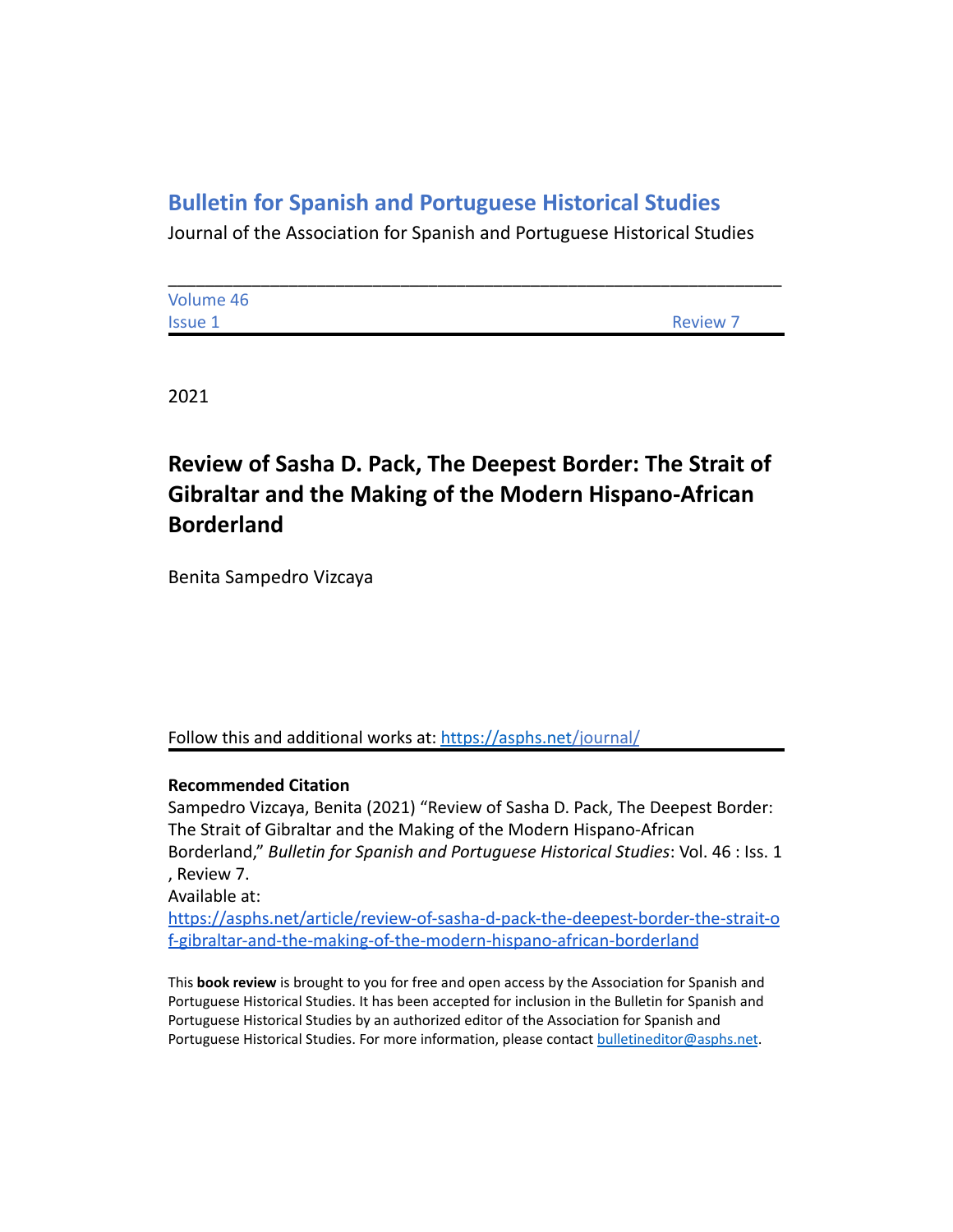### **Pack, Sasha D.** *The Deepest Border: The Strait of Gibraltar and the Making of the Modern Hispano-African Borderland***. Stanford: Stanford University Press, 2019. 342 pp.**

Structured around three pivotal timeframes in the construction of European borders and expansion (1850-1900, 1900-39 and 1936-70), this book engages with the historical and conceptual complexities of a dense sea-space border region, maritime corridor, transit zone, and point of imperial convergence: the Strait of Gibraltar. The geographically sensitive Strait has long been flanked by a number of pseudo-colonial outposts: the British *peñón* of Gibraltar, the city of Tangiers on Morocco's northern coast, and the Spanish cities of Ceuta and Melilla further to the east. The "deepest border" to which Sasha D. Pack alludes in the title has been a geopolitical and transactional zone for centuries and continues to be pivotal today as "a common area of concern for the states of the Western Mediterranean" (279).

*The Deepest Border* adopts a multiregional historical perspective to assess questions such as the relationship between sovereignty, governance, control, mobility, and transfer within this dense space, crisscrossed—and contested—by numerous binary categories and definitions ("bicontinental space" among them). Divided into twelve chapters, it traces the shifting position of the region "from shattered zone to borderland" with the establishment of British Gibraltar; as an arena for colonial expansion and ostensible neutrality in the interwar period; to the role during the Spanish Civil War and the Franco regime; and, finally, into its latest formulation as a route for migration towards Europe.

As in any site where multiple political, legal, and administrative regimes simultaneously operate, sovereignty is not a concept inherently associated with a single state, but rather a more fluid one, often shared and subject to ongoing renegotiation. Within this paradigm, concrete forms of "borderland politics" evolve and prosper, encompassing individuals, networks, and conglomerates that draw advantage from the region's ambiguity or plurality of management, who also become central actors in this region's affairs (examples explored in this book include the "potentates" Bu Hmara, Raisuni, and Juan March, discussed in Chapter 5). Ambiguities in borderland governance in the trans-Gibraltar space, have also been exploited by states, as was the case with Germany, which endeavored "to undermine both Spanish and Moroccan commitments to the Entente" (139-140).

The Spanish and Moroccans are not the only two actors at play in this region; the British, French and Algerian are often just as important, depending on the context and the historical circumstance. Its history is long and complex; the author traces the story back to 1492 and the conquest of the kingdom of Granada.